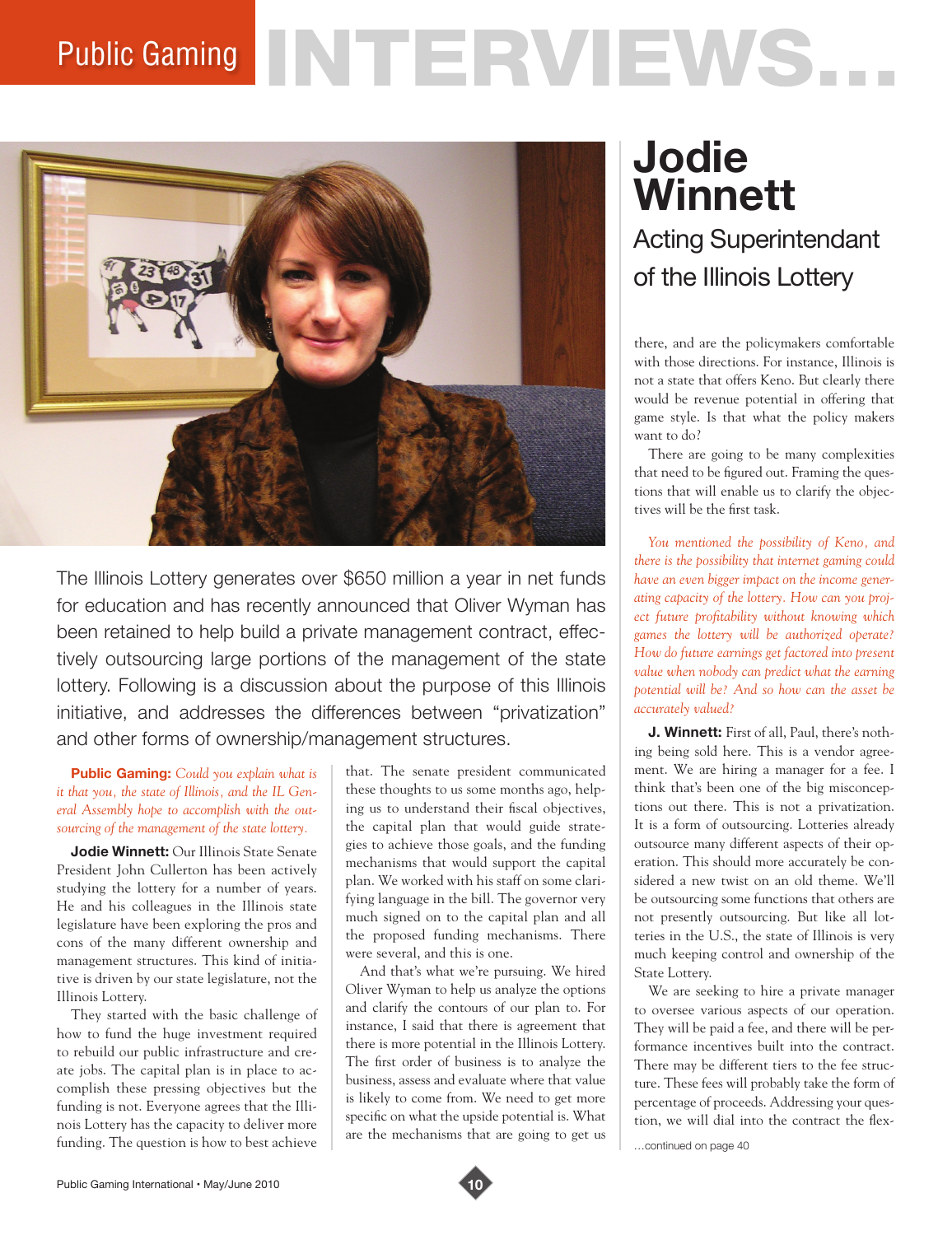ibility to base the fees on the degree of value added activity that a particular initiative or part of the business requires. For instance, if Internet gaming were to come to fruition, it will likely entail lower costs than the maintenance of the land-based retail network and so might command a lower percentage as a fee. The main idea, though, is that the state retains ownership and control over the lottery. If enabling legislation creates new sources of income, that does not become a windfall for the manager any more than it does for an executive in a corporation. We negotiate a fee that incentivizes the manager to optimize performance and the state of Illinois continues to enjoy the benefit of the profits that rightly belongs to the owner of the capital asset. So thank you for allowing me to clarify that this is not a privatization. The U.S. Department of Justice has made clear that states cannot privatize their lotteries, and we're not seeking to do that at all.

*It's a management contract that gives both parties, you and the manager, the ability to evolve the terms of the contract in a way that incentivizes the manager to increase profits and rewards the manager for good performance, but the state retains ownership and control over the lottery.* 

**J. Winnett:** Right. We'll be looking for a management team, most likely a management consortium, to bring forward a business plan. We'll ask them to evaluate our position in the marketplace, assess strengths and weaknesses, identify opportunities to increase revenues and profits, propose the strategies to optimize the potential, and how corporate social responsibility and responsible gaming in particular will be integrated into their business plans. It is really not so much different from an RFP for an online vendor. Obviously it is more comprehensive than that, but it really is a matter of degree, not of kind.

*So the first step is for Oliver Wyman to give you an overview of different ways to go about structuring an RFP and RFQ. The next stage will likely be more of an open-ended type RFP where you're going to look at a wide variety of proposals as opposed to a more tightly drawn RFQ that would stipulate terms, conditions, and expectations.* 

**J. Winnett:** We are evaluating that question right now. How much specificity should be written into the RFP versus freedom and flexibility to propose creative solutions. We will be directing the private manager to get creative and figure out exciting new ways to increase sales and profits. But we are also

imposing caveats and requirements that are probably more exacting than most corporations are used to. They'll be required to comply with the highest levels of social responsibility. Transparency in all aspects of management and operations and various fiduciary responsibilities will be stipulated in the contract. Oliver Wyman will help us to clarify that balance between the freedom of the manager to pursue better results and the need for the state to retain control.

*Will you expect a large upfront payment or will compensation be mostly in the form of fees on operating income and other ongoing performance indices?* 

**J. Winnett:** Not determined yet. But a large upfront payment is not likely.

*If there's not a large upfront payment providing an infusion of cash into the state coffers, then the concept would seem to be that a private manager can improve performance and profitability over the way the lottery is being operated now?* 

**J. Winnett:** Right, exactly. The Illinois Lottery operates as a division of a state agency in a very large government. As a profit generating business, it functions quite unlike anything else in state government. In some ways, it is required to conform to ways of thinking and operating that are not always conducive to peak performance in a business sense. A private manager will be expected to inject some private sector entrepreneurialism. Combining the public service focus of state government with the energy and entrepreneurialism of private industry is our strategy and will, we hope, deliver the best of both worlds.

*I think the record clearly shows that the performance of the Illinois lottery while under your direction as been excellent. What do you think a management group will bring to bear that the lottery as it is operated now hasn't shown itself perfectly capable of accomplishing?* 

**J. Winnett:** Thank you for that. Yes, we have had a great few years amidst some very rough times here in Illinois. We are pleased with our performance. We are not in a position to introduce dramatically new games or play styles. So we focus on the fundamentals, on execution in every detail of the business. Our team has done extremely well. We've got a great team that has been really pulling together. They're professionals who know this business from years of experience and we are very proud of their accomplishments.

But the answer is that a private manager has

more flexibility than a state agency to manage a business for peak performance. And while I am proud of our accomplishments over the past few years, I would also like to think that a private manager will bring to the table some skill sets and competencies that are at least different from what you typically find in a state agency. Again, I am proud of the accomplishments of the entire Illinois Lottery team. It's not about someone or some management team being better or worse. It is about integrating the very best of all the resources we can to truly optimize the performance of the lottery. And creating an ownership and management structure that is most supportive of producing the best results.

*The U.S. Department of justice issued a statement some 18 months ago indicating that it is their opinion that federal law prohibits the sale or privatization of a state lottery. They did not make clear what exactly is meant by "Privatization." Presumably, a long-term lease with a large upfront payment would be considered a "privatization." And that's not what you are doing with this private management contract. But U.S. DOJ did not specifically spell out the terms and conditions that constitute "privatization." Did the Illinois General Assembly give much consideration to that when writing the legislation for this private management contract?*

**J. Winnett:** Yes. The DOJ did issue a statement expressing that opinion. We need to respect that. Our legislation was written in a way that is compliant with the directives of the DOJ.

*Many people think that the DOJ over-reached and would not likely take action to interfere with a state's right to manage its assets in whatever way it chooses, so long as the lottery operated within the borders of the state.* 

**J. Winnett:** That may or may not be the case. It has become somewhat of a moot point now that the capital markets are much leaner than they were 18 months ago. At this point, I don't think there is a queue of bidders prepared to put up hundreds of millions of dollars for that kind of transaction anyway. But the fact is that we are very respectful and mindful of what the DOJ said. This management contract is constructed so that we do not turn over control of the lottery. The state of Illinois retains control and is outsourcing strictly some management functions. We are confident that this approach is in full accordance with the opinions and guidance of the DOJ.